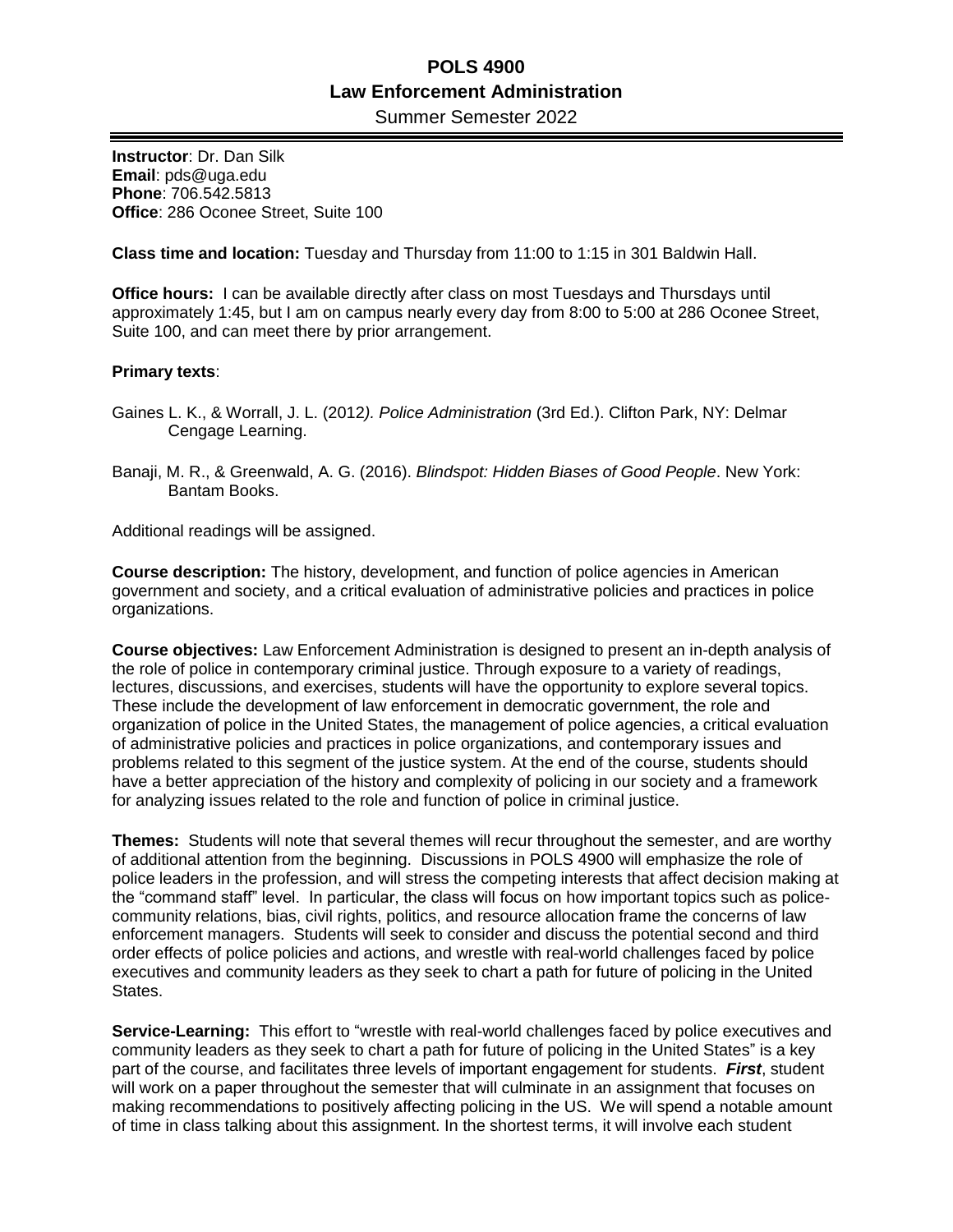Summer Semester 2022

creating a "white paper" that highlights a potential area of change needed in policing, using research to propose feasible solutions.

*Second*, the recommendations in the paper must be based on research and acknowledged, expertinformed best practices, *guided by the input from at least three individuals involved in the field*. The purpose of this engagement is to ensure students have the opportunity to interact with experienced practitioners and/or those affected by policing, and to help make sure their ideas and opinions have some influence on how students frame "what matters." Dr. Silk will help students identify and meet the people with whom they will engage to assist in understanding and contextualizing the topic about which they choose to write.

*Third,* and very importantly, the white papers are designed to have an impact in the community, and a number of high-level criminal justice leaders in the Athens area will receive copies of them. This is a real world opportunity not just to learn about law enforcement in Athens, but to also have an impact on law enforcement practices in this environment. This is vital to the service-learning aspect of the course, as "a form of experiential learning in which students apply academic skills and knowledge to address a community need, issue, or problem in order to enhance learning and civic engagement." (Click [here](https://servicelearning.uga.edu/sites/default/files/osl_sl_course_design_tips_2015_1.pdf.) to learn more about service-learning at UGA.)

**Grading:** Three exams will be given, each worth 25% of a student's final grade. The reflection paper on policing and society is worth 5% of the overall grade; the course research paper will constitute 10% of the final grade. Questions for exams may come from readings, lectures, or other materials discussed in class or given as class assignments; students are therefore expected to attend class. Attendance and class participation are worth 10%. *After three absences, each class missed will detract 1% from the 10% final grade value of attendance/participation* (i.e., four absences equate to a maximum of 90/100 for attendance/participation; five = 80/100).

*Exam make-ups will not be offered unless previously scheduled because of extenuating circumstances, or in the event of a verifiable emergency*. Similarly, the due dates for assignments such as papers are not negotiable unless a true emergency warrants further consideration. *Late papers will be reduced in grade by 10 points per day*.

| 100-94 |    | 82-80 | B- | 69-60 |  |
|--------|----|-------|----|-------|--|
| 93-90  | А- | 79-76 | C+ | 59-00 |  |
| 89-86  | B+ | 75-73 |    |       |  |
| 85-83  | в  | 72-70 |    |       |  |

Students with special needs that require accommodation should notify me and the Disability Resource Center at the beginning of the semester to facilitate appropriate arrangements.

**Honor Code:** *As a University of Georgia student, you have agreed to abide by the University's academic honesty policy, "A Culture of Honesty," and the Student Honor Code. All academic work must meet the standards described in "A Culture of Honesty" found at: www.uga.edu/honesty. Lack of knowledge of the academic honesty policy is not a reasonable explanation for a violation. Questions related to course assignments and the academic honesty policy should be directed to the instructor.*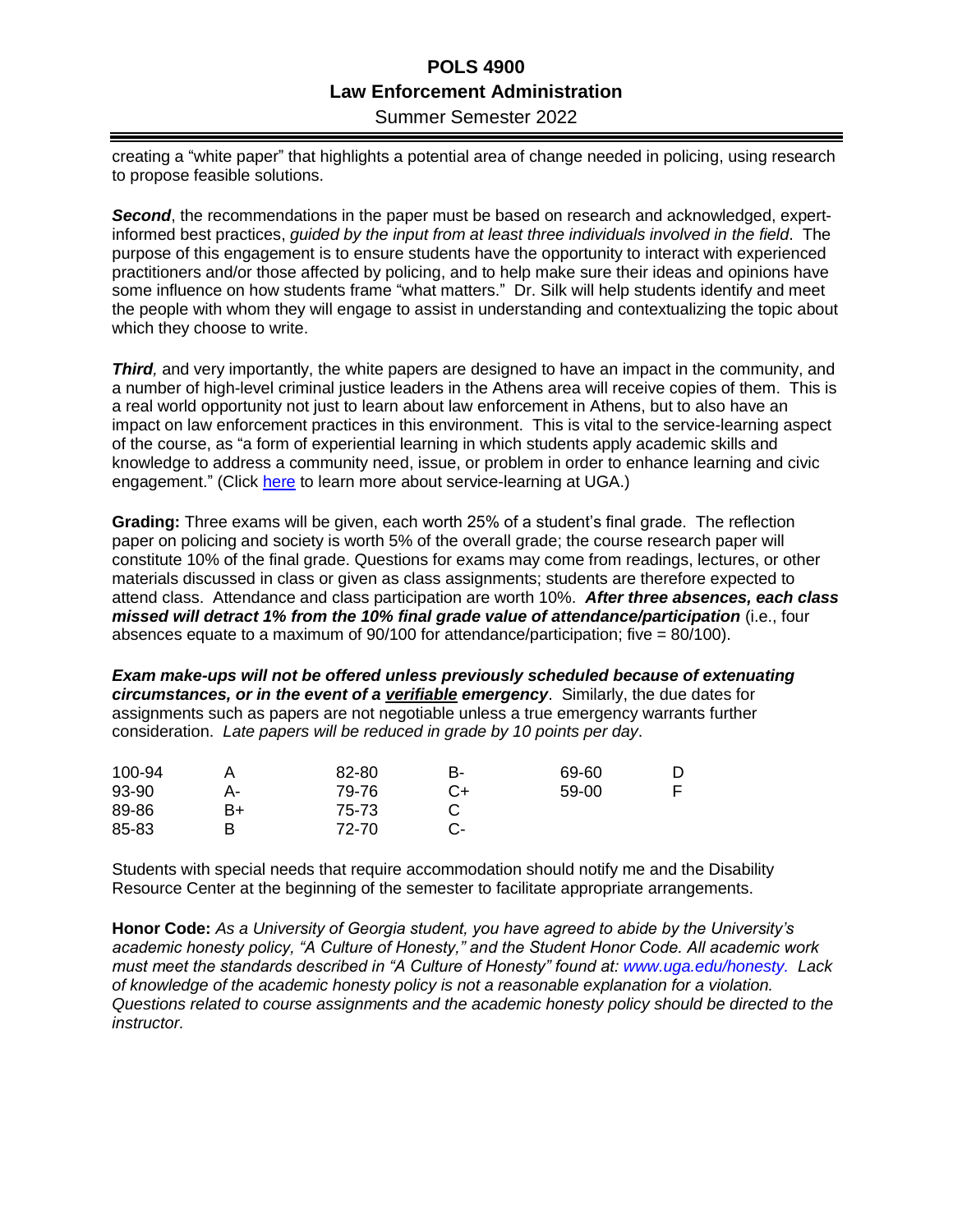### Summer Semester 2022

═

#### **Course Outline and Textbook Reading Assignments**: 1

Ξ

| Week One<br>May 19                                                                                                             | Introduction and overview of the course<br>Foundations of policing in a democratic state<br>Historic overview of policing in the US<br>Police and their environment(s)                      | Chapters One and Two of Police Administration (PA)<br>Preface and Chapters One and Two of Blindspot                                                                                                                                                                                                                                                                                            |
|--------------------------------------------------------------------------------------------------------------------------------|---------------------------------------------------------------------------------------------------------------------------------------------------------------------------------------------|------------------------------------------------------------------------------------------------------------------------------------------------------------------------------------------------------------------------------------------------------------------------------------------------------------------------------------------------------------------------------------------------|
| <b>Week Two</b><br><b>Service Learning</b><br><b>Engagement Week</b><br>("SLE"-no in-<br>person class on<br>Tuesday)<br>May 26 | <b>Police accountability</b><br><b>Rule of law</b><br><b>Police and government</b><br><b>SLE assignment: reflection paper on</b><br>policing in the last ten years                          | <b>Chapter Fourteen of PA</b><br><b>The US Bill of Rights</b><br><b>Chapters Three and Four of Blindspot</b><br>Neil, R., Winship, C. (2019). Methodological<br>challenges and opportunities for testing for<br>discrimination in policing. Annual Review of<br>Criminology, 2, 73-98.                                                                                                         |
| Week Three<br>Reflection paper due<br>May 31, June 2                                                                           | Police and the public<br>The human brain and policing<br>Bias and policing                                                                                                                  | Chapters Five and Six of Blindspot<br>Tyler, T. R., & Fagan, J. (2008). Legitimacy and<br>cooperation: Why do people help the police fight<br>crime in their communities? Ohio State Journal of<br>Criminal Law, 6, 231-275.<br>Cheng, C., & Long, W. (2021). The effect of highly<br>publicized killings on police: Evidence from large US<br>cities. Journal of Public Economics, 206, 1-18. |
| <b>Week Four</b><br><b>Test one</b><br>June 9<br>(SLE-no class on<br>Tuesday)                                                  | <b>Police organizations</b><br><b>Classical organizational theories</b><br><b>Criticisms of police management</b><br><b>SLE assignment: identify and/or engage</b><br>with community member | <b>Chapter Four of PA</b><br><b>Chapters Seven and Eight of Blindspot</b>                                                                                                                                                                                                                                                                                                                      |
| Week Five<br>June 14, 16                                                                                                       | Modern organizational theories<br>Organizational structure                                                                                                                                  | Chapter Five of PA<br>Tyler, T., & Fischer, C. (2014, March). Legitimacy and<br>procedural justice: A new element of police leadership.<br>Washington, DC: Police Executive Research Forum.                                                                                                                                                                                                    |
| <b>Week Six</b><br>June 23<br>(SLE-no class on<br>Tuesday)                                                                     | <b>Police leadership</b><br><b>Stress and fatigue</b><br><b>SLE assignment: identify and/or engage</b><br>with community member                                                             | <b>Chapters Six and Nine of PA</b><br>Waters, J. A., & Ussery, W. (2007) Police stress: history,<br>contributing factors, symptoms, and interventions.<br><b>Policing: An International Journal of Police Strategies &amp;</b><br>Management, 30(2), 169-188.                                                                                                                                  |
| Week Seven<br>June 28, 30                                                                                                      | Communication<br>Conflict                                                                                                                                                                   | Chapter Eight of PA<br>Smith, N.A., Vousin, D.R., Yang, J.P., & Tung, E.L.<br>(2019). Keeping your quard up: Hypervigilance among<br>urban residents affected by community and police<br>violence. Health Affairs, 38 (10), 1662-1669.                                                                                                                                                         |

The course syllabus is a general plan for the course; deviations announced to the class by the instructor may be necessary. I will do my best to provide adequate warning when a change is needed. All of these